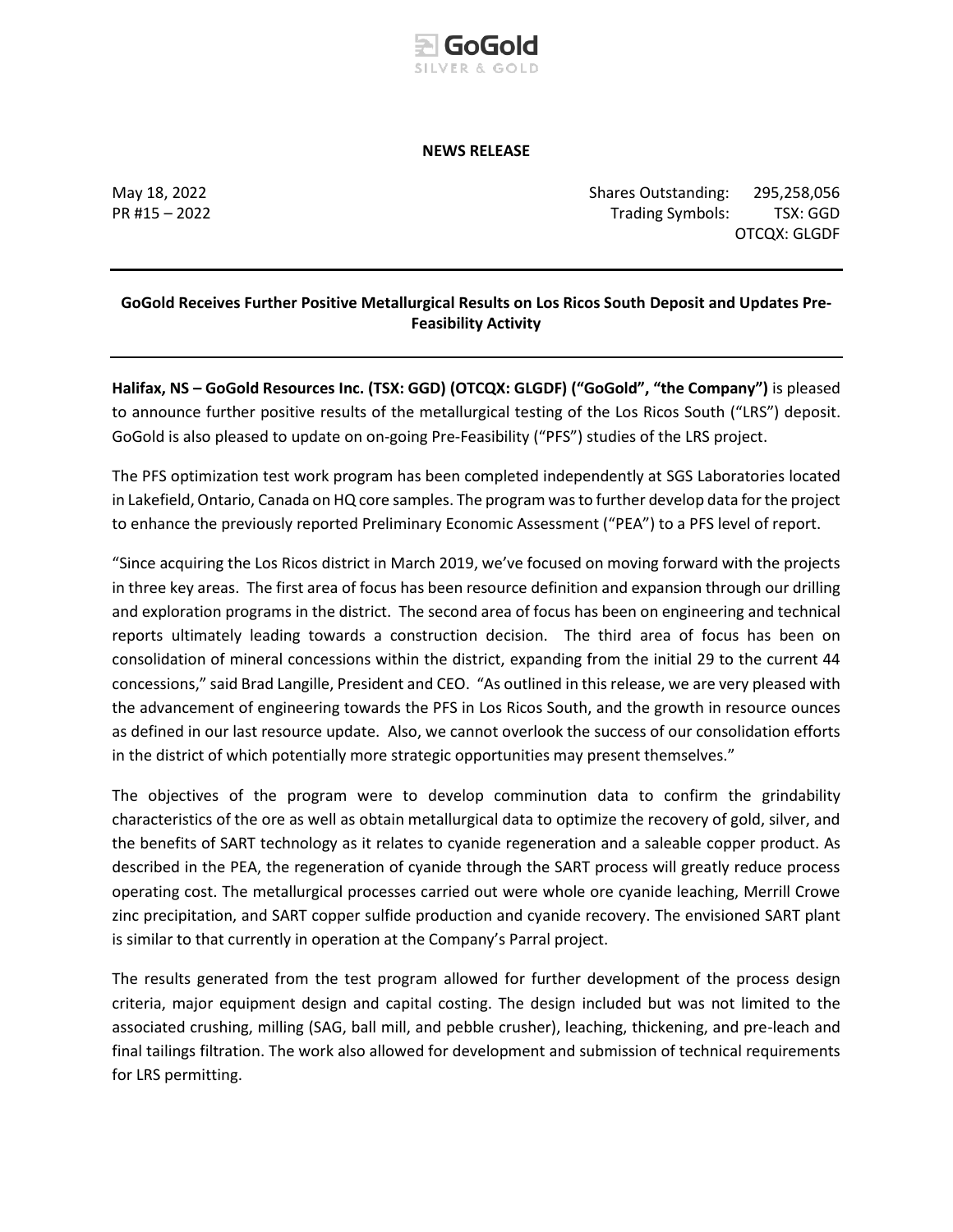

Highlights of the metallurgical test program follow:

- Optimized leach test work returned 82 to 88% and 92 to 97% for silver and gold recovery, respectively.
- The optimized conditions encompassed a 96-hour leach period to maximize silver recovery, four hours of pre-aeration, 2 g/l of sodium cyanide and a nominal grind of 80% passing 75 microns.
- Comminution testing confirmed the grinding characteristics of the ore, as medium to moderately hard.
- Merrill Crowe (zinc precipitation) testing determined that gold and silver was efficiently precipitated out of the pregnant solution under optimum conditions.
- SART testing on the Merrill Crowe barren solution determined that the WAD (weak acid dissociable) cyanide is fully converted to free cyanide and recoverable. Copper recovery was in excess of 90%.
- Modified acid/base (ABA) showed the solids are non-acid generating and have a net acid consumption potential. Net acid generation (NAG) testing results also showed the samples were non-acid generating and have a net acid consumption potential.

The following is an update on specific LRS PFS activities:

- PFS testing complete with development of final process design criteria underway
- Major equipment sized and quotes received to finalize capital costs.
- Process flow diagrams completed.
- Site Work crusher and plant locations have been relocated from the PEA to a more strategic location and minimize construction directs costs. Preliminary layouts complete.
- Power main power for the LRS project will be via a take-off of an existing 115kV line routed 14 km to the project site. Associated capital and operating costs have been obtained. This planned take-off has been changed from the PEA .
- Water final water balance underway based on the test work. Water source will be from a nearby dam located 3.5 km from the project site.

**David J. Salari, P.Eng.** of D.E.N.M Engineering Ltd is a Qualified Person as defined under National Instrument 43-101. Mr. Salari has reviewed and approved the scientific and technical information in this press release.

# **VRIFY Slide Deck and 3D Presentation**

VRIFY is a platform being used by companies to communicate with investors using 360° virtual tours of remote mining assets, 3D models and interactive presentations. VRIFY can be accessed by website and with the VRIFY iOS and Android apps. Access the GoGold Company Profile on VRIFY at: [https://vrify.com](https://vrify.com/)

The VRIFY Slide Deck and 3D Presentation for GoGold can be viewed at: <https://vrify.com/decks/10437> and on the Company's website at: [www.gogoldresources.com.](http://www.gogoldresources.com/)